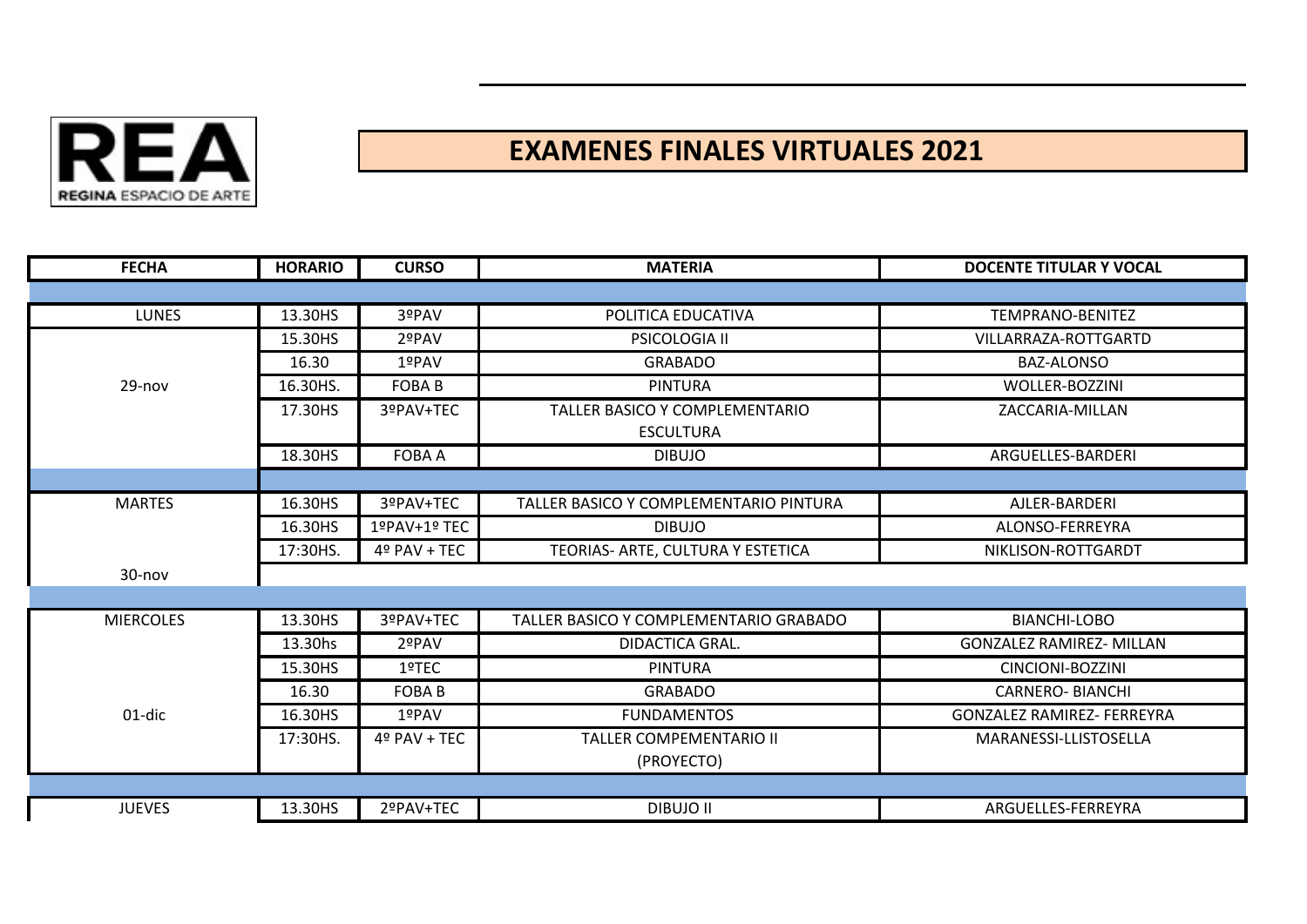|                    | 17.30hs  | 4ºPAV + TEC   | EDI I/ HIST. DEL ARTE CONTEMPORANEO    | <b>BENITEZ - MASSARIOL</b>         |  |  |
|--------------------|----------|---------------|----------------------------------------|------------------------------------|--|--|
| 02-dic             | 19.00HS  | 3º PAV        | <b>TEORIAS DEL ARTE I</b>              | NIKLISON-BORREGO                   |  |  |
|                    | 19.30HS. | 4º TEC        | <b>TALLER COMPLEMENTARIO I</b>         | CAPORALE/ LOBO/ ZACCARIA           |  |  |
|                    |          |               |                                        |                                    |  |  |
| <b>VIERNES</b>     | 16.30HS  | 3ºPAV +TEC    | HISTORIA DE LAS AV III                 | NIKLISON-ALONSO                    |  |  |
|                    | 17.30HS  | 4ºPAV         | PRACTICA DOCENTE                       | <b>GONZALEZ RAMIREZ- TIMPANARO</b> |  |  |
| 03-dic             | 19.30HS  | 4ºPAV         | DIDACTICA DE LAS ARTES VISUALES        | <b>TEMPRANO- MACK</b>              |  |  |
|                    |          |               |                                        |                                    |  |  |
| <b>LUNES</b>       | 15.30HS  | 3ºPAV+TEC     | <b>DIBUJO</b>                          | AJLER-VILLARRAZA                   |  |  |
|                    | 16.30HS. | <b>FOBA A</b> | <b>GRAFICA</b>                         | <b>BOZINNI-MACK</b>                |  |  |
| 06-dic             | 17:30hs. | 4ºTEC         | <b>TALLER BÁSICO</b>                   | BARDERI/LOBO/ZACCARIA              |  |  |
|                    | 17.30HS  | 2ºTEC         | LENGUAJE VISUAL                        | MILLAN-BAZ                         |  |  |
|                    | 19.30HS. | <b>FOBAB</b>  | <b>GRAFICA</b>                         | <b>BOZINNI - MACK</b>              |  |  |
|                    | 20.30HS. | 4ºPAV         | TALLER BÁSICO II                       | BARDERI/LOBO/ZACCARIA              |  |  |
|                    |          |               |                                        |                                    |  |  |
| <b>MARTES</b>      | 13.30HS  | 2ºTEC         | <b>ESCULTURA</b>                       | AQUILIO-BAZ                        |  |  |
|                    | 16.30 HS | <b>FOBA A</b> | <b>GRABADO</b>                         | <b>CARNERO - BIANCHI</b>           |  |  |
|                    | 16.30hs  | 2º PAV        | LENGUAJE VISUAL II                     | MILLAN-ALONSO                      |  |  |
| 07-dic             | 19.30HS  | 1ºTEC         | EDI I                                  | MASSARIOL-KOHAN                    |  |  |
|                    | 19.30HS  | 4PAV+TEC      | <b>DIBUJO</b>                          | LADRON DE GUEVARA-DUNPHY-CAPORALE  |  |  |
|                    | 17.15HS  | <b>FOBAB</b>  | <b>DIBUJO</b>                          | AJLER-ROTTGARTD                    |  |  |
|                    |          |               |                                        |                                    |  |  |
| <b>JUEVES</b>      | 13.30HS  | 3º PAV        | PRÀCTICA DOCENTE Y DIDACTICA DE LAS AV | ZACCARIA-TEMPRANO-CÁRCANO          |  |  |
| 09-dic             | 16.00hs  | 1ºPAV+TEC     | <b>ESCULTURA</b>                       | ZACCARIA-BOUILLY                   |  |  |
|                    | 16.30HS  | 2ºTEC         | E.D.I II                               | NIKLISON-SANCHEZ PROAÑO            |  |  |
|                    | 16.30HS. | <b>FOBA A</b> | <b>INTRODUCCION AL ANALISIS</b>        | MARANESI-CAPORALE                  |  |  |
| <b>MONTAJE</b>     | 19.30HS. | <b>FOBA A</b> | <b>ESCULTURA</b>                       | <b>WOLLER- BOUILLY</b>             |  |  |
| <b>MUESTRA 4TO</b> | 19.00HS  | 1ºPAV         | <b>PSICOLOGIA</b>                      | <b>BORREGO-NIKLISON</b>            |  |  |
|                    | 20.30HS. | 4ºPAV         | <b>ARTES COMBINADAS</b>                | <b>BURONE RISSO-BORREGO</b>        |  |  |
|                    |          |               |                                        |                                    |  |  |
| <b>VIERNES</b>     | 14.30HS  | 2ºTEC         | <b>GRABADO</b>                         | MACK-WOLFSOHN                      |  |  |